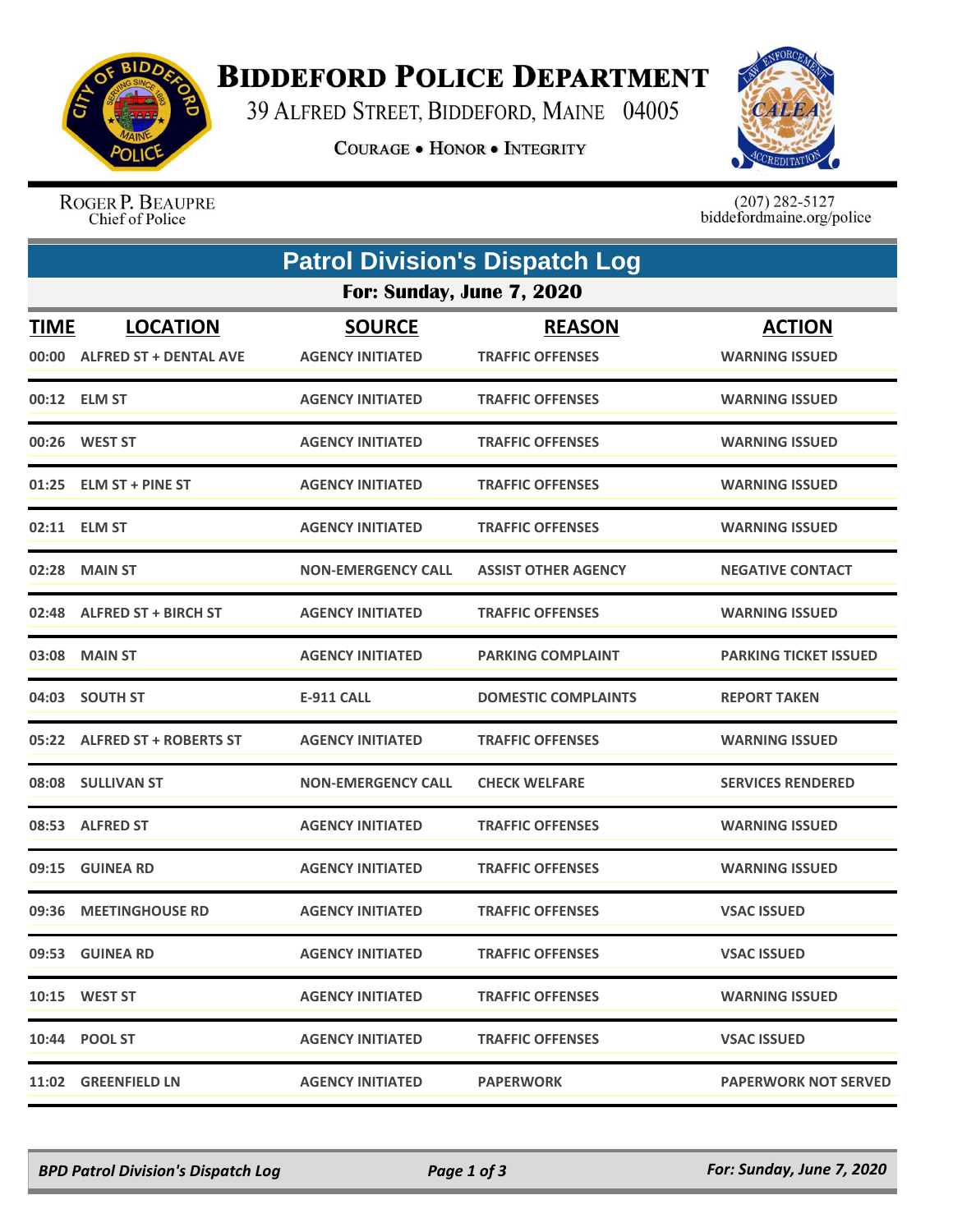| <b>TIME</b> | <b>LOCATION</b>                 | <b>SOURCE</b>             | <b>REASON</b>              | <b>ACTION</b>             |
|-------------|---------------------------------|---------------------------|----------------------------|---------------------------|
|             | 11:26 ELM ST + LINCOLN ST       | <b>AGENCY INITIATED</b>   | <b>TRAFFIC OFFENSES</b>    | <b>VSAC ISSUED</b>        |
|             | 11:30 POOL ST + MIDDLE ST       | <b>AGENCY INITIATED</b>   | <b>TRAFFIC OFFENSES</b>    | <b>NO ACTION REQUIRED</b> |
|             | 11:44 SOUTH ST                  | <b>AGENCY INITIATED</b>   | <b>TRAFFIC OFFENSES</b>    | <b>VSAC ISSUED</b>        |
|             | 11:59 RIVER RD                  | <b>AGENCY INITIATED</b>   | <b>TRAFFIC OFFENSES</b>    | <b>WARNING ISSUED</b>     |
|             | 12:19 SOUTH ST                  | <b>AGENCY INITIATED</b>   | <b>TRAFFIC OFFENSES</b>    | <b>VSAC ISSUED</b>        |
|             | 12:55 ELM ST + ST JOSEPH ST     | <b>AGENCY INITIATED</b>   | <b>TRAFFIC OFFENSES</b>    | <b>VSAC ISSUED</b>        |
| 12:56       | <b>MARINER WAY</b>              | <b>E-911 CALL</b>         | <b>ANIMAL COMPLAINT</b>    | <b>SERVICES RENDERED</b>  |
|             | 13:04 SOUTH ST                  | <b>AGENCY INITIATED</b>   | <b>ROAD HAZARD</b>         | <b>SERVICES RENDERED</b>  |
|             | 13:28 ELM ST                    | <b>WALK-IN AT STATION</b> | <b>HARASSMENT</b>          | <b>SERVICES RENDERED</b>  |
|             | 14:05 WESTERN AVE               | <b>NON-EMERGENCY CALL</b> | <b>MESSAGE DELIVERY</b>    | <b>NEGATIVE CONTACT</b>   |
|             | <b>14:15 BRADBURY ST</b>        | <b>AGENCY INITIATED</b>   | <b>PAPERWORK</b>           | <b>SERVICES RENDERED</b>  |
|             | 14:23 ELM ST                    | <b>E-911 CALL</b>         | <b>SUSPICION</b>           | <b>SERVICES RENDERED</b>  |
|             | 15:08 BEACON AVE                | <b>WALK-IN AT STATION</b> | <b>ANIMAL COMPLAINT</b>    | <b>SERVICES RENDERED</b>  |
|             | 15:26 ALFRED ST + PORTER ST     | <b>AGENCY INITIATED</b>   | <b>TRAFFIC OFFENSES</b>    | <b>WARNING ISSUED</b>     |
|             | 16:02 ELM ST + PINE ST          | <b>AGENCY INITIATED</b>   | <b>TRAFFIC OFFENSES</b>    | <b>WARNING ISSUED</b>     |
|             | 16:31 ELM ST                    | <b>AGENCY INITIATED</b>   | <b>TRAFFIC OFFENSES</b>    | <b>WARNING ISSUED</b>     |
|             | 16:47 POOL ST                   | <b>AGENCY INITIATED</b>   | <b>PAPERWORK</b>           | <b>NEGATIVE CONTACT</b>   |
|             | 17:09 ALFRED ST + MAY ST        | <b>AGENCY INITIATED</b>   | <b>TRAFFIC OFFENSES</b>    | <b>WARNING ISSUED</b>     |
|             | 17:25 GOOCH ST                  | <b>AGENCY INITIATED</b>   | <b>SUSPICION</b>           | <b>SERVICES RENDERED</b>  |
|             | 17:33 NEWTOWN RD                | <b>NON-EMERGENCY CALL</b> | <b>DOMESTIC COMPLAINTS</b> | <b>REPORT TAKEN</b>       |
|             | 17:40 ALFRED ST + EMMONS PL     | <b>AGENCY INITIATED</b>   | <b>TRAFFIC OFFENSES</b>    | <b>WARNING ISSUED</b>     |
|             | 18:09 ALFRED ST + MARINER WAY   | <b>NON-EMERGENCY CALL</b> | <b>ROAD HAZARD</b>         | <b>UNFOUNDED</b>          |
|             | 18:10 SOUTH ST                  | E-911 CALL                | 911 MISUSE                 | <b>DISPATCH HANDLED</b>   |
|             | 18:24 MEETINGHOUSE RD + POOL ST | <b>AGENCY INITIATED</b>   | <b>TRAFFIC OFFENSES</b>    | <b>WARNING ISSUED</b>     |
|             | <b>18:41 GRANITE ST</b>         | <b>WALK-IN AT STATION</b> | <b>PAPERWORK</b>           | <b>NO ACTION REQUIRED</b> |

*BPD Patrol Division's Dispatch Log Page 2 of 3 For: Sunday, June 7, 2020*